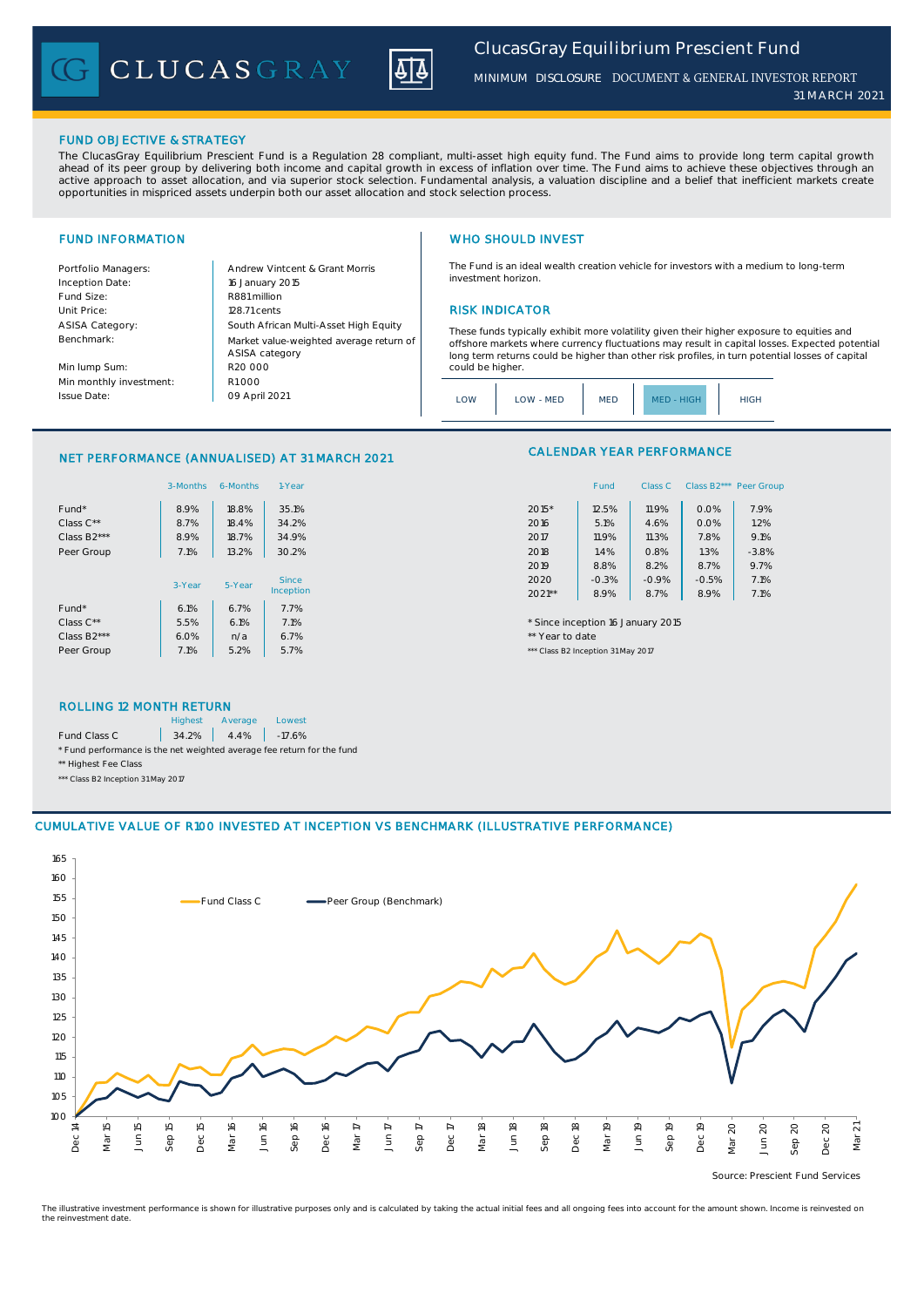CLUCASGRAY

*ClucasGray Equilibrium Prescient Fund*

*31 MARCH 2021 MINIMUM DISCLOSURE* DOCUMENT & GENERAL INVESTOR REPORT

# TOP 10 SA EQUITY HOLDINGS FUND ASSET ALLOCATIONS

| Naspers                  | 3.5% |
|--------------------------|------|
| ABSA                     | 3.4% |
| Standard Bank            | 2.7% |
| <b>MTN</b>               | 2.7% |
| Brit AM Tobacco          | 2.5% |
| Anglo American           | 2.3% |
| <b>Exxaro Resources</b>  | 2.0% |
| Motus Holdings           | 2.0% |
| Long4Life                | 1.9% |
| African Rainbow Minerals | 1.9% |

# DISTRIBUTIONS FEE STRUCTURE



| Distribution Frequency | Annually            | TER                                 | Class C | Class B |
|------------------------|---------------------|-------------------------------------|---------|---------|
| Distribution Date      | 01 April            | Annual Management Fee (excl. VAT)   | 1.20%   | 0.75%   |
| Last Distribution      | 4.18 cents per unit | Other Cost                          | 0.10%   | 0.10%   |
|                        |                     | VAT                                 | 0.20%   | 0.13%   |
|                        |                     | Total Expense Ratio (incl. VAT)     | 1.50%   | 0.98%   |
|                        |                     | Transaction Costs (incl. VAT)       | 0.18%   | 0.18%   |
|                        |                     | Total Investment Charge (incl. VAT) | 1.68%   | 1.16%   |

| Class C | Class B <sub>2</sub> |
|---------|----------------------|
| 1.20%   | 0.75%                |
| 0.10%   | 0.10%                |
| 0.20%   | 0.13%                |
| 1.50%   | 0.98%                |
| 0.18%   | 0.18%                |
| 168%    | 116%                 |

# MONTHLY COMMENTARY

The powerful global equity rally off the 2020 Covid crisis lows has continued into 2021, with the MSCI World Index gaining 5% in the 1st quarter. During the period under review, the <mark>ClucasGray Equilibrium Prescient</mark> Fund has adhered to its policy objective. The Fund had another strong quarter, gaining nearly 9%, outperforming the Multi Asset<br>High Equity peer group returns of 7%. The Fund

A number of large holdings performed well for the Fund - most notably Motus (+54%), MTN (+44%), Reunert (+40%), while holdings in Amplats and RB Plats both gained<br>nearly 50%. In addition, Massmart, Sabvest, Distell, Exxaro

The asset allocation positioning of the ClucasGray Equilibrium Prescient Fund currently favors South African equity over global equity. As we have previously articulated in some detail, we believe the opportunity set in South African equities is as attractive as we can recall seeing. Against this backdrop, it was pleasing to see the continuing<br>relative recovery in South African equities over having reduced overall exposure to equities into the strong rally in both global and domestic equity over the last few months.

The performance of South African bonds has been disappointing of late, with the All Bond Index declining nearly 2% in the quarter. South African bond yields remain elevated relative to both domestic inflation and global yields, and we continue to believe that the potential for attractive real returns from current levels outweigh the relative risks. The conundrum facing local investors is that the 2020 interest rate cuts have made cash yields relatively unattractive, inviting a reflection on longer dated, higher yielding instruments. The fund continues to be well exposed to South African bonds.

There have been many times over the years when our portfolios have looked different to both peers and the indices - this is not by design, but by leveraging off our investment process, and by looking for underexplored opportunities and mispriced assets across the market cap spectrum, a natural consequence could well be portfolios that<br>look different. It is an approach that has served

The ClucasGray Equilibrium Prescient Fund has been in existence for just over 6 years. The Fund has built a strong track record of performance relative to both peers and inflation over most periods since inception, with the Fund being in the top quartile over 1 and 5 years, and since inception in January 2015. We are strong advocates of the<br>ability of actively managed balanced funds to del African investors, the current composition of the Fund and our view of prospective returns, we believe that the Fund is well placed to continue to deliver on its investment objectives.

The current asset allocation of The ClucasGray Equilibrium Prescient Fund is as follows:

### Fund Asset Allocation Q4 2020 Q1 2021

| <b>SA Equity</b> | 52% | 52%  |
|------------------|-----|------|
| Offshore         | 22% | 21%  |
| Fixed Income     | 23% | 23%  |
| Property         | 3%  | 2%   |
| Cash             | 0%  | 20/2 |

We encourage you to read our April 2021 Commentary available on our website www.cgam.co.za for more detail on our current thoughts and portfolio positioning. The number of participatory units as at 31 March 2021 was 681 662 221.